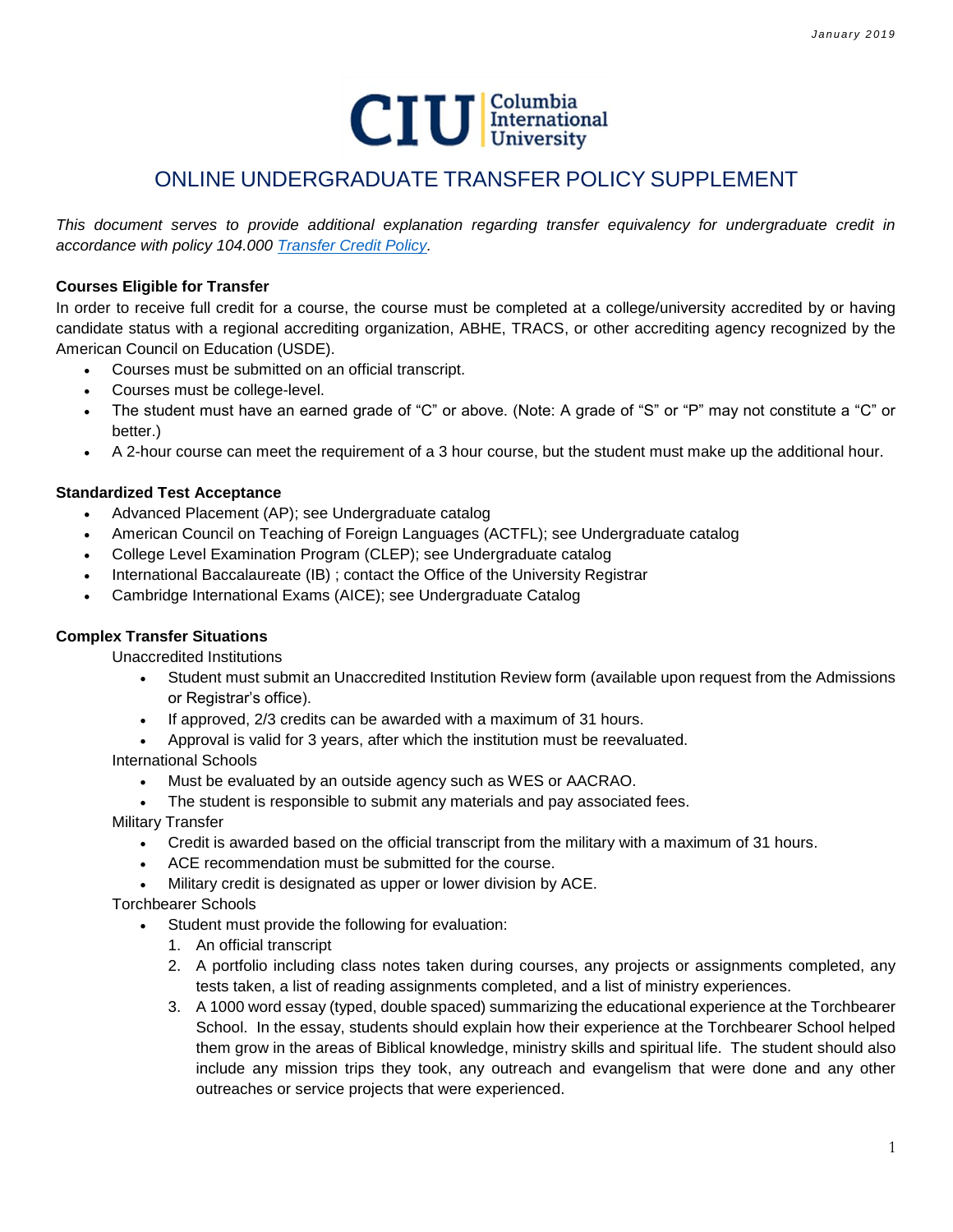The student will be notified of credit evaluation within 30 days of student submission with a maximum of 31 hours awarded. Most commonly students will receive half of these credits toward their field of study and half toward general electives.

Courses without a specific transfer policy, but of similar title and content to courses below, may transfer from an accredited institution.

### *Bible/Theology/Ministry* **12-18**

*Bible, theology, and ministry courses from a Christian college or university may transfer to meet these 18 credit hours. Course-by-course equivalency or 18 hours of other specific Bible/Theology content may meet this requirement. Students transferring more than 60 hours must complete 12 hours of Bible/theology/ministry courses and 6 hours of interdisciplinary Bible-related courses to meet this requirement.* 

| <b>Course Number</b> | <b>Course Name</b>                     | <b>Transfer Note</b>                                        |
|----------------------|----------------------------------------|-------------------------------------------------------------|
| <b>BIB 1010*</b>     | <b>New Testament Survey</b>            | Similar course title or other Bible/theology content course |
| <b>BIB 3010</b>      | Life of Christ                         | Similar course title or other Bible/theology content course |
| <b>MSD 2010*</b>     | Living the Christian Faith             | Similar course title or other Bible/theology content course |
| <b>MSD 4010</b>      | <b>Marketplace Ministry</b>            | Similar course title or other Bible/theology content course |
| <b>THE 2010</b>      | <b>Survey of Bible Doctrine</b>        | Similar course title or other Bible/theology content course |
| <b>THE 3010</b>      | <b>Biblical Theology of Leadership</b> | Similar course title or other Bible/theology content course |

*\*Waived for students transferring 60+ credit hours.*

### *General Education 30-39*

*Acceptable courses for this requirement include general, introductory, principles of, and foundational courses. Application, skill, or Bible/theology courses do not satisfy this requirement. The purpose of general education at Columbia International University*  is to provide students a foundation for life-long learning, to cultivate the life of the mind, and to expand their global perspective. *General education introduces students to a breadth of knowledge in the following disciplines: humanities, fine arts, natural science, social science, behavioral science and mathematics.*

| <b>Course Number</b> | <b>Course Name</b>                               | <b>Transfer Note</b>                                                                                                                                                    |
|----------------------|--------------------------------------------------|-------------------------------------------------------------------------------------------------------------------------------------------------------------------------|
| <b>BUS 1020</b>      | Introduction to Finance                          | Any mathematics course may meet this requirement                                                                                                                        |
| <b>COM 1010</b>      | <b>Communication for Leaders</b>                 | Any communication course may meet this requirement                                                                                                                      |
| <b>CPT 1010</b>      | <b>Technology for College</b>                    | Any computer course may meet this requirement                                                                                                                           |
| <b>ENG 1010</b>      | College Writing and Research I                   | Any first year composition course (course one on a two<br>course sequence) may meet this requirement                                                                    |
| <b>ENG 1020</b>      | College Writing and Research II                  | Any first year composition course (course two on a two<br>course sequence) may meet this requirement                                                                    |
| <b>HIS 2010</b>      | <b>World Civilizations</b>                       | Any history course may meet this requirement                                                                                                                            |
| <b>SCI 2010</b>      | <b>Earth Science</b>                             | Any science course may meet this requirement                                                                                                                            |
| <b>RES 3010</b>      | Concept<br>Research<br>and<br>Development Skills | Waived for students transferring in 60+ hours                                                                                                                           |
| <b>PHI 1010</b>      | Philosophy and Worldview                         | Any philosophy course may meet this requirement<br>(apologetics or worldview courses from a Christian<br>college/university may also meet this requirement)             |
| <b>PHI 3010</b>      | <b>Personal and Social Ethics</b>                | Any ethics course may meet this requirement                                                                                                                             |
| <b>PSY 2010</b>      | Org & Industrial Psychology                      | Any psychology course may meet this requirement                                                                                                                         |
| <b>SOC 1010</b>      | <b>College Study Skills</b>                      | Waived for students transferring in 60+ hours                                                                                                                           |
| <b>SOC 2010</b>      | <b>Cultural Diversity</b>                        | Any course focused on other cultures may meet this<br>requirement (sociology, anthropology, world religions,<br>missions) Waived for students transferring in 60+ hours |

# *Leadership Development*

| <b>Course Number</b> | <b>Course Name</b>         | <b>Transfer Note</b>                                                              |
|----------------------|----------------------------|-----------------------------------------------------------------------------------|
| <b>LDR 1010</b>      | Introduction to Leadership | Waived for students transferring in 60+ hours or 6+ hours of<br>military transfer |
| $^{\circ}$ LDR 3010  | Organizational Leadership  |                                                                                   |